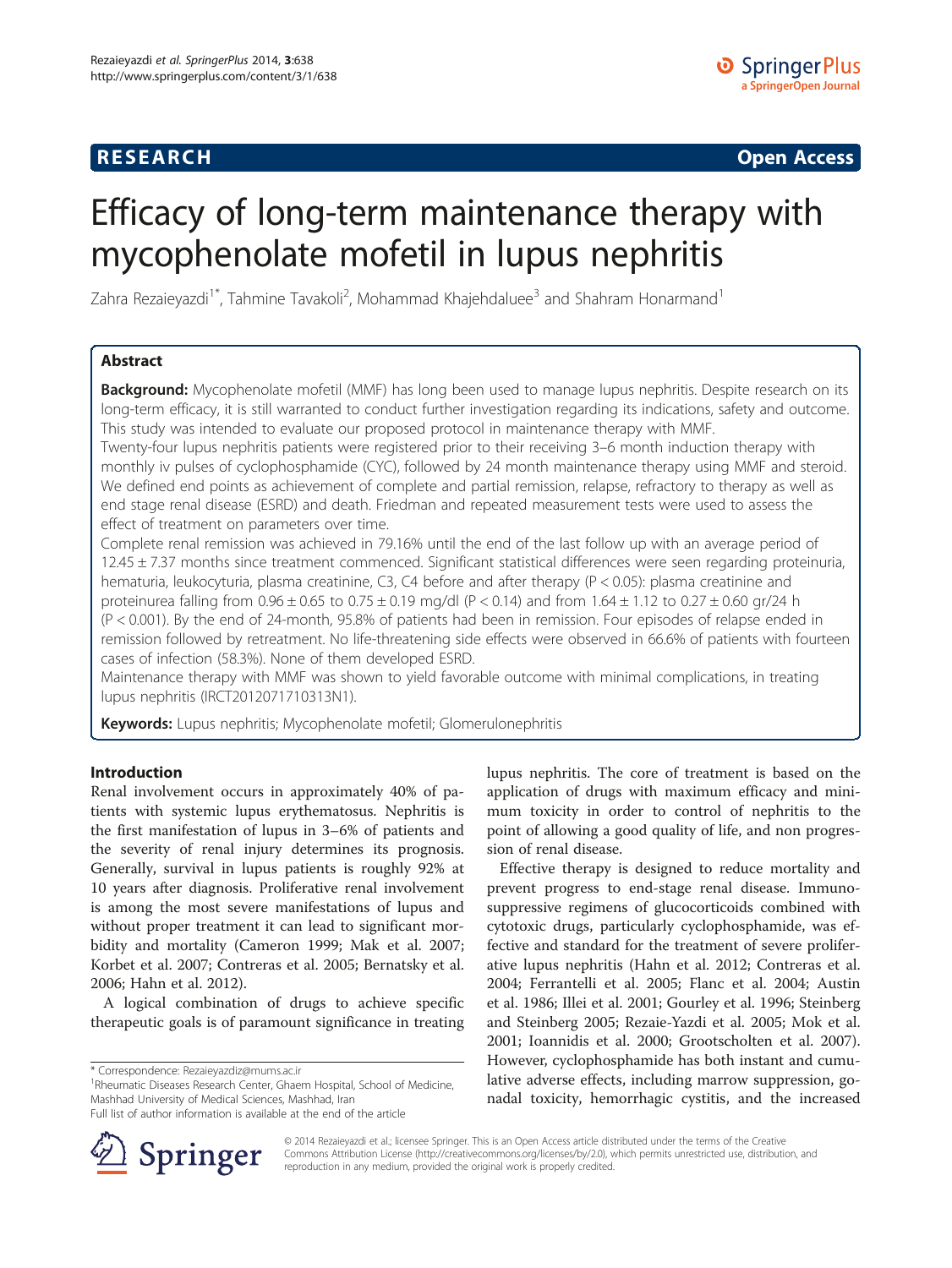risk of cancer as well as the possibility of no response or relapse in several patients (Houssiau et al. [2002](#page-6-0), [2010a](#page-6-0)). Therefore, other therapeutic agents, such as azathioprine and mycophenolate mofetile with few toxic effects, come prior to other alternatives (Grootscholten et al. [2006](#page-6-0); Arends et al. [2012;](#page-6-0) Sahin et al. [2008;](#page-7-0) Houssiau et al. [2010b](#page-6-0); Dooley et al. [2011](#page-6-0)).

Nowadays mycophenolate mofetile has been considered an important alternate agent for refractory lupus nephritis with hopeful results and reasonable side effects (Chan et al. [2000](#page-6-0), [2005;](#page-6-0) Lenz et al. [2005;](#page-7-0) Weng et al. [2010](#page-7-0); Zhu et al. [2007;](#page-7-0) Ong et al. [2005](#page-7-0); Karim et al. [2005](#page-7-0)). Mycophenolic acid, the active metabolite of mycophenolate mofetil , selectively suppresses the proliferation of T and B lymphocyte, the formation of antibodies, and the glycosylation of adhesion molecules by inhibiting purine nucleotide synthesis and depleting lymphocytes and monocytes of guanosine triphosphate (Eickenberg et al. [2012\)](#page-6-0). Mycophenolate mofetile as maintenance therapy after short-term intravenous cyclophosphamide have been shown efficient and safe, reducing the long-term exposure to cyclophosphamide (Bernatsky et al. [2006](#page-6-0); Flores-Suárez [2006;](#page-6-0) Borba et al. [2006](#page-6-0); Tse et al. [2006](#page-7-0)). In comparison with cyclophosphamide the adverse effects of MMF have been revealed to be well- tolerated, with gastrointestinal upset being the most common, and no mutagenic effects (Laskari et al. [2010;](#page-7-0) Elyan and Ballou [2009](#page-6-0)).

The aim of our study was to evaluate the efficacy and safety of mycophenolate mofetil combined with prednisolone for maintenance treatment of lupus nephritis in a single center cohort of patients with proliferative lupus nephritis.

# Patients & methods

In this open label clinical trial twenty four consecutive patients with the diagnosis of lupus in accordance with ACR classification criteria (Tan et al. [1982\)](#page-7-0) were enrolled and prospectively followed up during 24 months. All patients had the criteria for nephritis. Renal biopsy was done for 20 patients. Every specimen was observed under light microscopy, the findings of which were subsequently categorized based on the revised World Health Organization (WHO) classification for lupus nephritis (Weening et al. [2004\)](#page-7-0).

Inclusion criteria were defined by one of the followings:

- Evidence of active proliferative glomerulonephritis in the renal biopsy (WHO class IV, III)
- In case of absent renal biopsy or the presence of WHO class V in biopsy, with the presence of the following clinical or paraclinical findings:
- b) Progressive renal failure with 30% decrease in creatinine clearance over one-year period and creatinine >1.9 mg/dL
- c) The presence of more than 5 red cells in HPF of urine sediment in two separate specimens taken in a year, presence of WBC, granular or hyaline casts without active infection (was examined under conventional light microscope)

Exclusion criteria include:

WHO class I or II lupus nephritis, end stage renal disease when replacement renal therapy will be indicated, leukopenia (neutrophils < 1500/mm3) due to bone marrow suppression, recurrent episodes of bacterial infection, history of cytotoxic drug treatment for more than two weeks or pulse therapy with corticosteroids during a six-week period before study entry.

# Study protocol and immunosuppressive treatment

For classes III and IV of lupus nephritis, the treatment considered as four phases:

- 1) Induction: intravenous cyclophosphamide, given as boluses once a month for 3–6 consecutive months (to the maximum dose of 1 g/m2) in addition to corticosteroid. All patients received ondansetron to prevent nausea and vomiting with every CYC pulse. High dose glucocorticoid was initiated with ivtravenous pulse methylprednisolon (500–1000 mg given over 30 minutes daily for three days) then changed to oral prednisolon (40–60 mg) for one month, tapered to intermediate dose during maintenance phase of therapy.
- 2) Maintenance: mycophenolate mofetil (cellcept®, manufactured by Zahravi Pharm.Co, Under License of F. Hoffmann-La Roche Ltd, Basel, Switzerland) to the maximum dose of 2 gr/day combined with corticosteroid.
- 3) Tapering: mycophenolate mofetil dosage remains unchanged for the first year followed by dose reduction in the second year, in the absence of relapse or partial remission fulfillment. When partial remission was achieved, we started to taper prednisolon by an average of 10% monthly in order to reach an optimum dose of 5–10 mg/day.
- 4) Discontinuation: if our study goals had been achieved, the mycophenolate mofetil would have been discontinued with the further tapering of prednisolone to the lowest possible daily dose and patients' follow-up for evidence of relapse.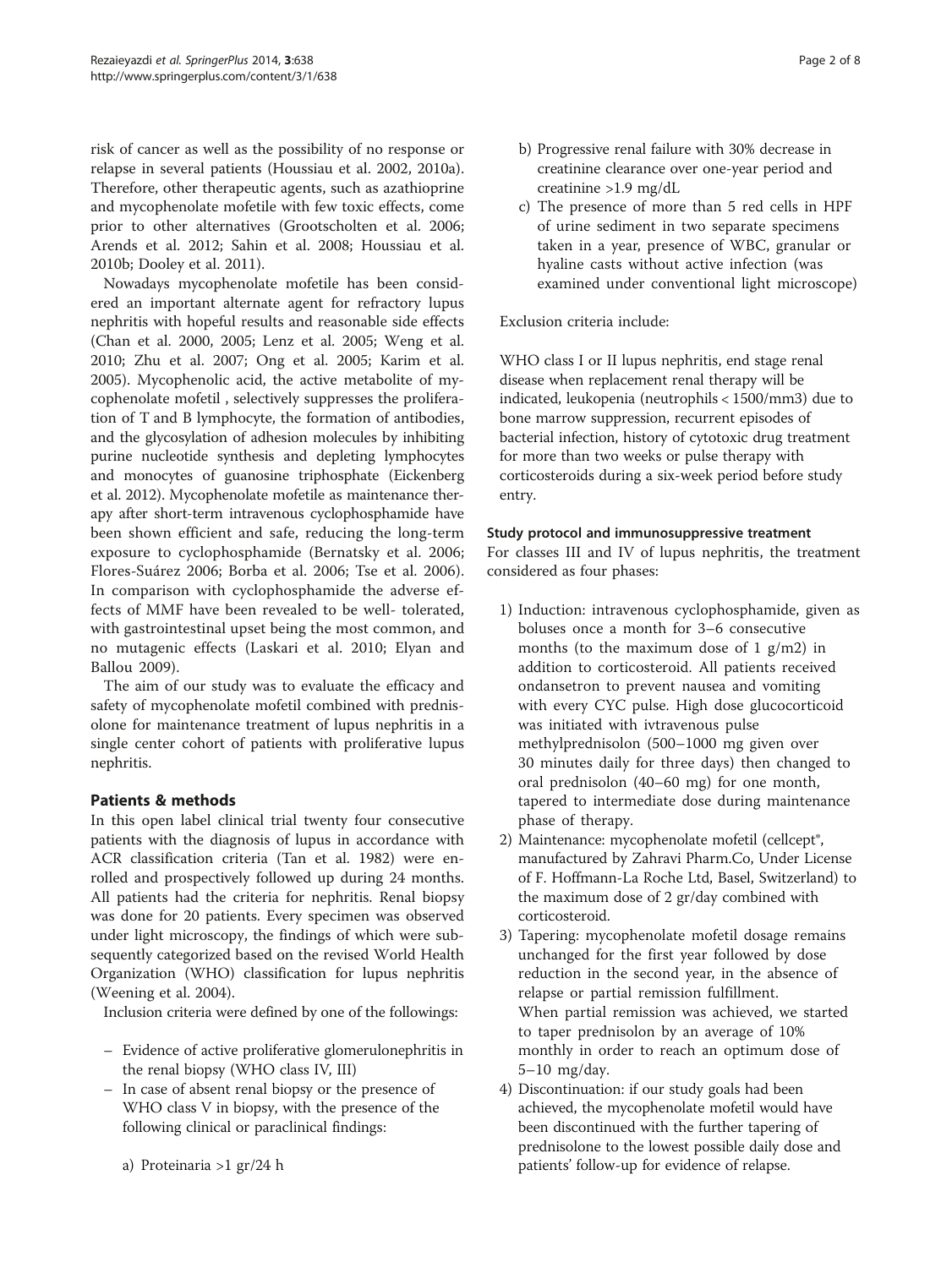Those with class V lupus nephritis were given mycophenolate mofetil combined with corticosteroid since the diagnosis was made.

Patients were followed up every month during induction therapy and every other month during the first year and every three months thereafter. During each visit, the patients were evaluated including a complete physical examination as well as all laboratory and serologic tests (blood count, urine analysis, creatinine, GFR, measurement of proteinuria in 24 h urine collection, C3, C4, Anti-DNA, ANA, ESR). At each visit, side effects were investigated via enquiry and thorough physical examination. Each patient had a complete clinical evaluation for any other organ involvement besides nephritis as well as episodes of relapse.

Informed consent was obtained from all patients. The design of the work has been approved by the ethical committee of Mashhad University of Medical sciences.

### End points were defined as

Criteria for complete remission:

a) Complete improvement of renal and extra-renal symptoms: Rise of creatinine less than 0.3 mg/dL, less than 300 mg proteinuria per day (only trace proteinuria) or less than 50% of initial proteinuria when

Cr >1.7 mg/dl, absence of RBC cast, complete regression of all systemic symptoms

- b) Return to within normal limits of ESR, C3, C4, Hb and fall of autoantibody titers
- c) Absence of relapses and infectious complications

Criteria for partial remission:

- a) No progression of renal disease (normal or stable renal function)
- b) Decrease of at least 50% in dysmorphic RBC, cellular casts and proteinuria in the absence of doubling of serum creatinine or less than 1 gr proteinuria per day
- c) Return to within normal limits of markers of inflammation such as ESR
- d) Regression of systemic symptoms
- e) Return of patient to functional class 2 in the presence of an acceptable rate of complications

## Relapse:

- a) More than 50% increase in (after reaching the lowest level during therapy) serum creatinine, dysmorphic RBC, cellular cast
- b) Doubling of proteinuria if there was nephritic proteinuria or at least 2 gr/day if based proteinuria < 3.5 gr/day
- c) At least two systemic symptoms reappeared

Refractory to therapy:

a) No renal response in spite of 6 month treatment with mycophenolate mofetil

End stage renal disease:

a) Plasma creatinine rose and got stabilized above 5 mg/dl for 3 months

### Statistical analysis

Analyses of all data were conducted in SPSS version 11.5. The significance of the process of changes of variables with abnormal distribution was assessed by Friedman test whereas those with normal distribution were tested by repeated measurement.

Wilcoxon signed ranks test was used for comparing quantitative variables with abnormal distribution while Paired t-test was applied to variables with normal distribution. All mean values were shown ±1SD and P values < 0.05 were considered statistically significant.

## Results

#### Patients' characteristics

We enrolled 20 females and 4 males with active lupus nephritis with majority documented with diffuse proliferative glomerulonephritis. Two tissue samples (10%) were compatible with WHO class III, 13 samples were WHO class IV (65%) and 5 samples were WHO class V (25%). Adverse predictive factors such as proteinuria, low GFR, hypertention, were detected in 95.8%, 33.3% and 41.6% of patients respectively. At the beginning of renal disease 21 patients had hematuria and 18 patients had leukocyturia. The average range of proteinuria before treatment was  $1.57 \pm 1$  gr/day. Three patients (13%) had nephrotic syndrome (proteinuria >3gr/day). Decrease in C3 and C4 levels were seen in 33.30% at the beginning of therapy. Anti DNA was positive in 50% of patients. Renal insufficiency means creatinine >1.9 mg/dL was seen in one patient at the beginning of therapy.

Extra renal manifestations at baseline are as follows: skin rash 13(54.2%), arthritis 15(62.5%), oral ulcer 16 (66.7%), vasculitis 3(12.5%), nervous system involvement 3(13%), cardiac involvement 1(4.2%) and pneumonitis 1 (4.2%). Baseline characteristics of 24 patients with lupus nephritis are shown in Table [1](#page-3-0).

Results of the statistical comparisons among selected variables at baseline and at the latest follow up showed a significant improvement of all parameters including proteinuria, C3 and C4 (Table [2](#page-3-0)). Then we evaluated laboratory data variables changes during the course of treatment.

Significant alterations could be observed in proteinuria which resolved in 20 out of 24 (83.3%) patients (Figure [1](#page-4-0)),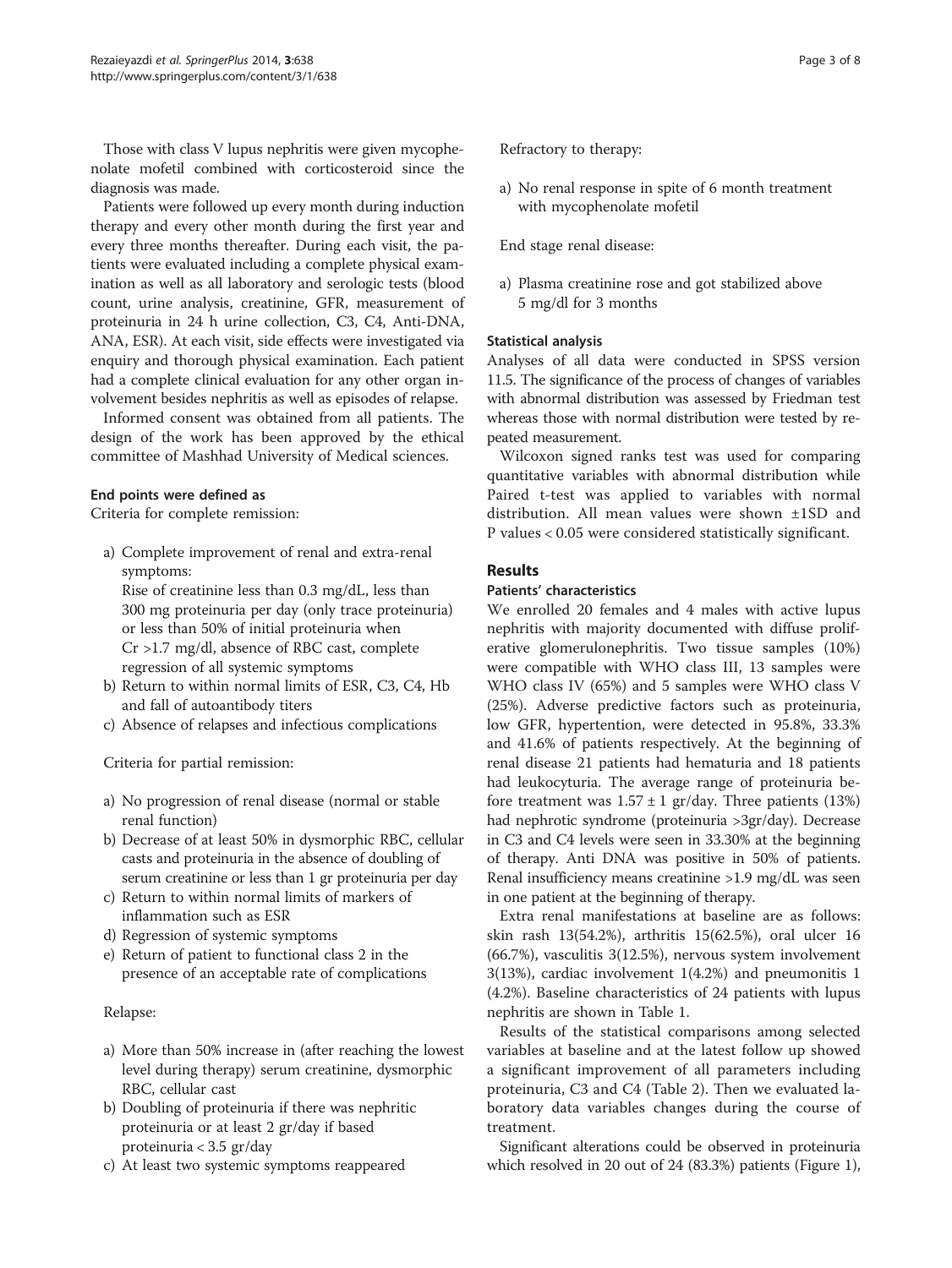<span id="page-3-0"></span>Table 1 Characteristics of twenty four patients with lupus nephritis

| <b>Characteristics</b>                                           | Mean                   | Range                  |
|------------------------------------------------------------------|------------------------|------------------------|
| Age (year)                                                       | $20.7 \pm 8.1$         | $10 - 40$              |
| Duration between onset of lupus<br>and renal involvement (month) | $15.17 \pm 22.79$      | $0 - 84$               |
| Serum Creatinine (mg/dl)                                         | $0.95 \pm 0.63$        | $0.10 - 3.5$           |
| GFR(ml/min/1.73 m <sup>2</sup> )                                 | $83.19 \pm 32.99$      | $20.40 - 162.91$       |
| Urinary protein (g/24 h)                                         | $1.57 \pm 1.11$        | $0.10 - 4.3$           |
| Serum C3 (mg/dl)                                                 | $63.12 + 28.46$        | $14 - 120$             |
| Serum C4 (mg/dl)                                                 | $17.19 \pm 8.38$       | $6 - 35$               |
| Platlete (number/mm <sup>3</sup> )                               | $255 + 93 \times 10^3$ | $63 - 511 \times 10^3$ |
| Serum Hb (mg/dl)                                                 | $12.01 + 1.72$         | $8.8 - 15.9$           |
| ESR/h                                                            | $32.79 \pm 28.08$      | $4 - 130$              |
| Systolic BP (mmHg)                                               | $129.58 \pm 22.69$     | $80 - 180$             |
| Diastolic BP (mmHg)                                              | $86.04 \pm 14.25$      | $60 - 120$             |
| Urine WBC (n/hpf)                                                | $19.25 \pm 27.38$      | $0 - 100$              |
| Urine RBC (n/hpf)                                                | $21.87 \pm 31.15$      | $0 - 100$              |

and hematuria  $(P < 0.001)$ , whereas parameters such as platlete count, Hb and ESR seemed immune to drastic changes ( $P = 0.31$ ,  $P = 0.88$ ,  $P = 0.24$ ). The creatinine level changes during the course of therapy has been shown in Figure [2](#page-4-0) ( $P = 0.68$ ). As to renal involvement implications systolic and diastolic blood pressure varied in their pattern of, with the latter falling substantially  $(P = 0.02)$  while the former remained almost unchanged  $(P = 0.09)$ .

As can be seen in the Figure [3](#page-5-0), initial response to therapy began since the first month following drug administration in accordance with our protocol. Sixteen cases were shown to match partial remission criteria at the end of the third month, and one patient achieved full remission; which could first be seen at the end of the third month, gaining momentum at a sharp pace to peak at around month 21.

Table 2 Statistical comparisons of selected variables prior to and following treatment

| <b>Parameters</b>                | Before (mean $\pm$ SD) | After (mean $\pm$ SD) | P value |
|----------------------------------|------------------------|-----------------------|---------|
| Proteinuria(gr/24 h)             | $1.57 + 1.11$          | $0.27 + 0.60$         | < 0.001 |
| Hematuria(n/hpf)                 | $21.87 + 31.15$        | $2.28 \pm 3.42$       | < 0.001 |
| Leukocyturia(n/hpf)              | $19.25 + 27.38$        | $2.85 + 5.59$         | 0.001   |
| C3(mq/d)                         | $63.12 + 28.46$        | $97.79 + 20.73$       | < 0.001 |
| C4(mq/d)                         | $17.19 + 8.38$         | $23.41 + 8.47$        | 0.006   |
| Creatinine(mg/dl)                | $0.96 + 0.95$          | $0.75 + 0.19$         | 0.144   |
| GFR(ml/min/1.73 m <sup>2</sup> ) | $83.19 + 32.99$        | $98.96 + 26.73$       | 0.060   |

#### Outcome measures

## Partial renal remission

With a mean renal remission time of  $3.67 \pm 2.58$  months from baseline, five out of 24 patients (20.83%) reached partial renal remission.

### Complete renal remission

Complete renal remission was achieved in 19 out of 24 patients (79.16%) at the end of the last follow up. Average period of complete remission was  $12.45 \pm 7.37$  month since the beginning of treatment.

At the end of follow-up, 23 out of 24 patients (95.8%) of the patients had reached remission.

#### Renal relapse

Relapses occurred during the maintenance phase of therapy in 4 out of 24 patients in remission (16.6%).

Relapses happened at  $15<sup>th</sup>$ ,  $18<sup>th</sup>$  and  $21<sup>st</sup>$  months of therapy and all patients except one responded when retreated with cyclophosphamide pulse followed by mycophenolate mofetil.

#### Chronic renal failure-death

There was no refractory-to-therapy case. None of our patients developed chronic renal insufficiency or died.

# Extra renal manifestation and pregnancy

The majority of the initial extra renal manifestations resolved during the maintenance phase of therapy. None of our patients developed sustained amenorrhea. During this treatment course, we had four patients who had been pregnant at  $8<sup>th</sup>$ ,  $10<sup>th</sup>$ ,  $15<sup>th</sup>$  and  $21<sup>th</sup>$  months since treatment commenced, when they were in partial remission, ending in unproblematic delievery. Azathioprine replased mycophenolate mofetil throught pregnancy period, with one relapse episode following delivery.

### Side effects

Side effects were observed in sixteen out of the 24 patients (66.6%) with fourteen cases of infection (58.3%).

No hemorrhagic cystitis was observed while transient gastrointestinal complications affected two patients during maintenance therapy (12%) (diarrhea, gastrointestinal discomfort and nausea).

## **Discussion**

Mainstream therapy is primarily intended to improve renal function as well as to prevent progressive disease. Mycophenolate mofetil was approved for clinical use in lupus nephritis over the past years. Several studies have been conducted on mycophenolate mofetil for maintenance therapy of lupus nephritis (Hahn et al. [2012](#page-6-0); Sahin et al. [2008](#page-7-0); Houssiau et al. [2010b;](#page-6-0) Dooley et al. [2011](#page-6-0); Chan et al. [2000](#page-6-0), [2005;](#page-6-0) Lenz et al. [2005;](#page-7-0) Weng et al.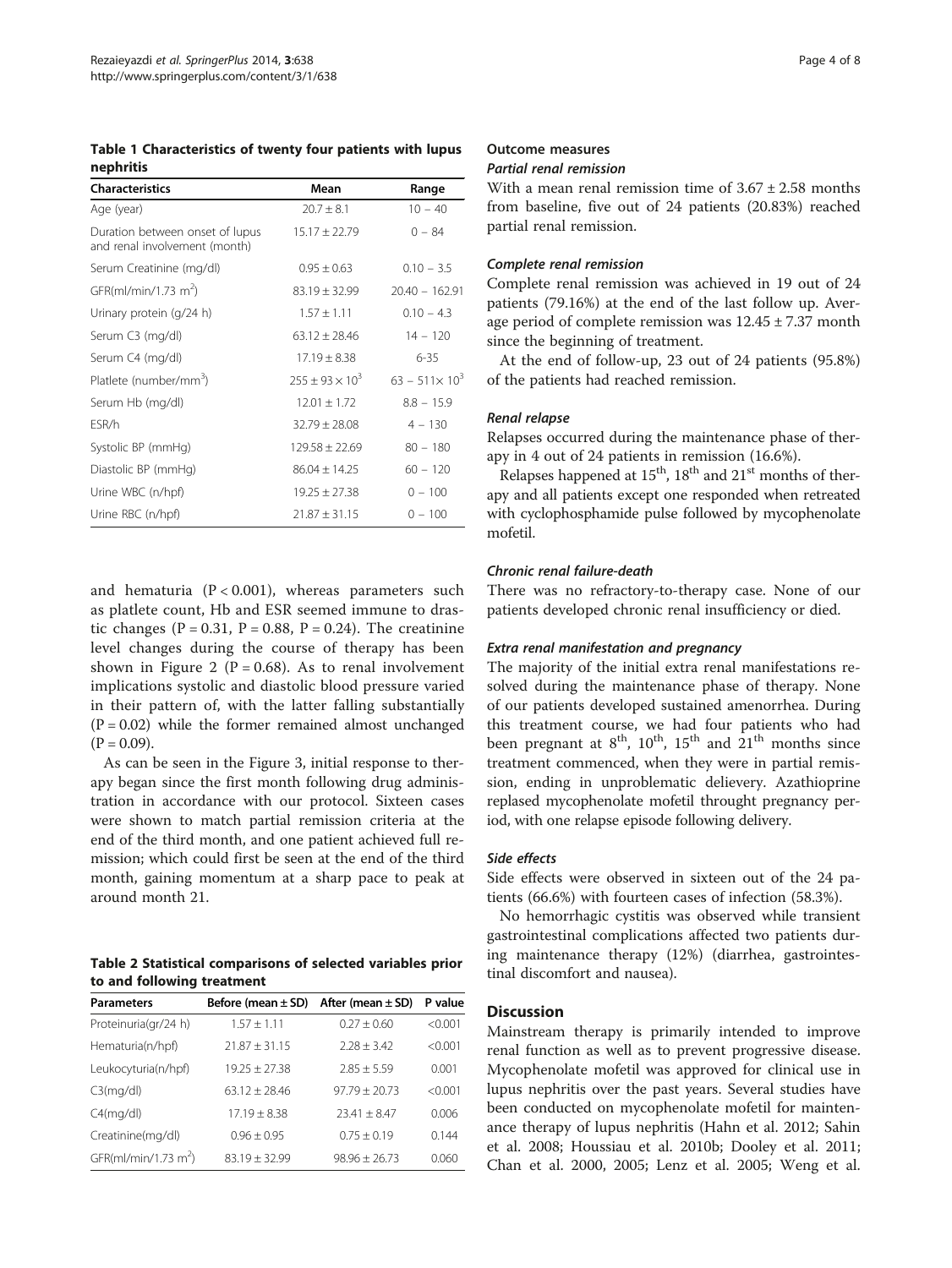

<span id="page-4-0"></span>

[2010](#page-7-0); Karim et al. [2005;](#page-7-0) Flores-Suárez [2006](#page-6-0); Borba et al. [2006;](#page-6-0) Tse et al. [2006](#page-7-0); Laskari et al. [2010](#page-7-0); Elyan and Ballou [2009;](#page-6-0) Ginzler et al. [2005;](#page-6-0) Mak et al. [2009\)](#page-7-0).

On the basis of anecdotal reports of success with mycophenolate mofetil in patients with lupus nephritis with a considerable likelihood for poor outcomes (Chan et al. [2000](#page-6-0), [2005;](#page-6-0) Lenz et al. [2005](#page-7-0); Ginzler et al. [2005](#page-6-0)), in the present study we intended to examine the safety and efficacy of MMF as maintenance therapy for proliferative lupus nephritis following a short-term induction therapy with iv CYC. Favorable response with acceptable side effects were observed in most patients.

Of the 24 patients treated based on our therapeutic protocol, partial as well as full remission could be achieved in a significant percentage, 95.8% of the patients, while relapse rates were as low as 16.6%. Our study was free of severe complications such as renal failure and mortality. We had the acceptable rate of relapse,  $16.6\%$  after the  $15<sup>th</sup>$ month, during the course of therapy, all of whom treated with short-course cyclophosphamide pulse therapy and mycophenolate mofetil to achieved remission. All cases of relapse were seen one year following the last pulse of cyclophosphamide in the third phase of therapy when

MMF dose was reduced. This may indicate that our patients might have needed a longer period of treatment in the second phase. The dose of prednisolon has also been reduced in the third phase. Relapses could have been delayed had steroid been tapered at a slower pace.

One interesting point regarded successful pregnancies among our patients thought our course of therapy. These cases were in  $10^{th}$ ,  $15^{th}$  and  $21^{st}$  month of treatment when the patients were in partial remission. Another case was in her 8<sup>th</sup> month and in complete remission but lupus nephritis relapsed following delivery.

The response rate to MMF therapy in this study was significant and compatible with other reports. Similar to Chan et al. study on 21 and 33 patients who showed 81% and 72.7% complete remission with MMF therapy (Chan et al. [2000, 2005\)](#page-6-0).

In the study of Elyan and Ballou (Elyan and Ballou [2009](#page-6-0)) on 25 patients with lupus nephritis treated with MMF, 57% and 17% of patients achieved complete remission and partial remission in order. On average it took our cases 3.6 and 12.4 months to achieve partial and full remission respectively whereas Elyan and Ballou reported an average of 8.5 month. Results of the statistical

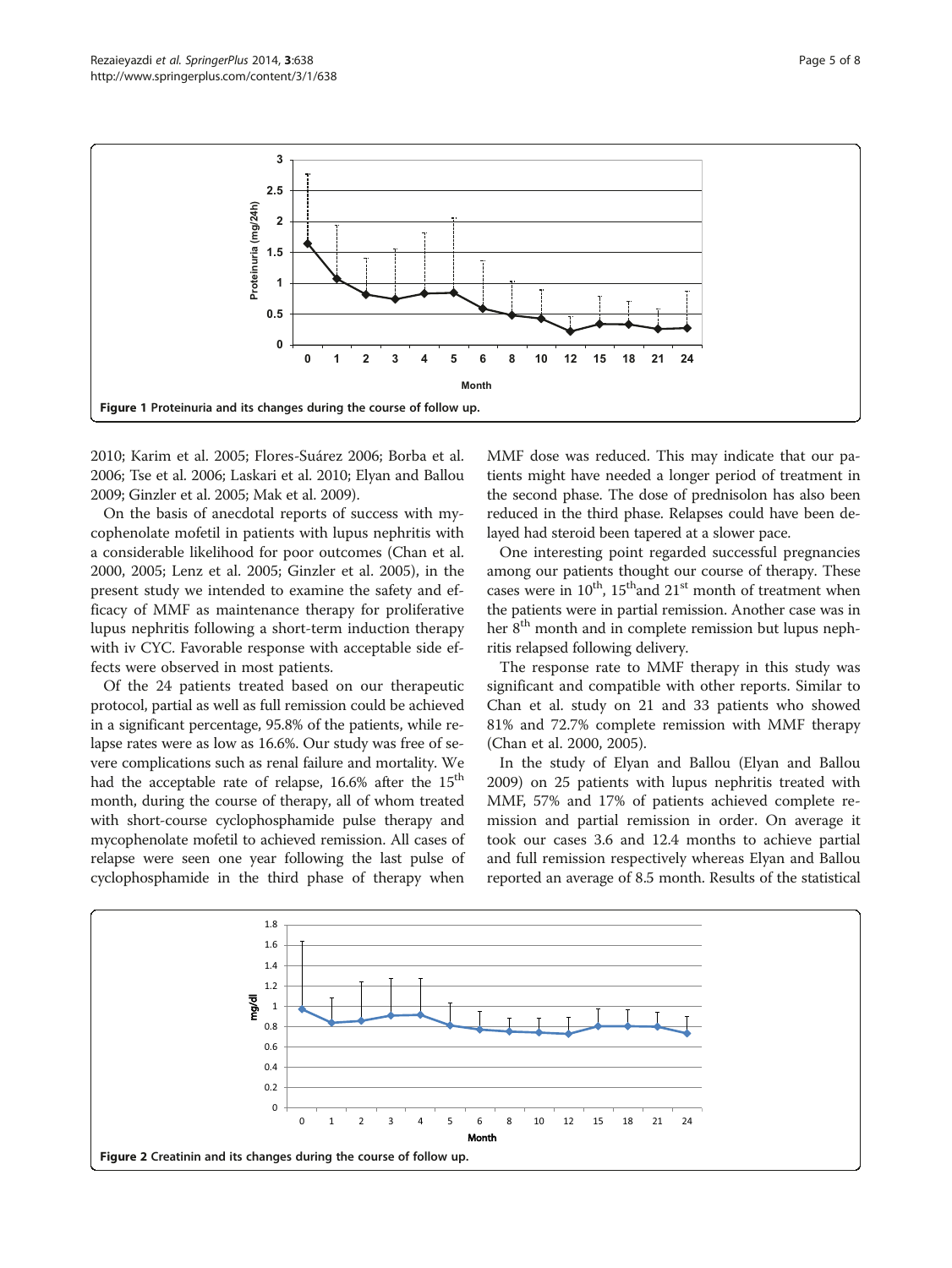<span id="page-5-0"></span>![](_page_5_Figure_2.jpeg)

comparisons among hematuria, leukocyturia, proteinuria, C3 and C4 showed significant differences before and after treatment, with GFR and creatinine changing slightly which was similar to Elyan and Ballou study (Elyan and Ballou [2009\)](#page-6-0).

As our only three cases of relapse occurred throughout the tapering phase, we may safely conclude that early reduction in steroid and mycophenolate mofetil dosage can account for them.

However, one case of relapse following delivery can also be explained owing to replacing MMF with azathioprine.

Alteration trends pertaining to laboratory finding variables during the course of treatment were also shown almost parallel with other reports findings (Laskari et al. [2010](#page-7-0); Elyan and Ballou [2009](#page-6-0)). Ginzler EM et al. published multicenter, randomized clinical trial and showed that MMF is an appropriate alternative to CYC for the treatment of renal diseases in patients with biopsy-proven lupus nephritis (Ginzler et al. [2005\)](#page-6-0). Our study was in agreement with their observations.

In Laskari et al. ([2010](#page-7-0)) study from Greece, thirty-three consecutive patients with proliferative lupus nephritis received oral MMF 2 g/day as maintenance therapy for a median time of 29 months. They showed a significant improvement of all renal parameters at the end of the induction treatment as well as at the latest follow-up compared to the baseline. Renal remission achievement rate to the end of the follow-up was 73% whereas it was 54% for complete remission cases. They reported 4 (12%) patients who relapsed within 19–39 months after initial response. At the end of their follow-up, 51% of patients had reached remission. Their results were in agreement with ours except for the fact that we had fewer side effects in comparison with the Laskari et al. findings (Laskari et al. [2010](#page-7-0)).

In our clinical trial, there were only two gastrointestinal complications due to MMF which is generally reversible and in comparison with cyclophosphamide side

effects, seems insubstantial. The majority of women preserved ovarian function, with four pregnancies. Bone marrow suppression was not a complication of MMF in our study. In contrast to the study by Contreras et al., in which 1 episode of chronic renal failure and 1 death due to severe infection happened, such outcomes were not observed in our cases (Contreras et al. [2004\)](#page-6-0). Some advantages of this study with regard to well defined criteria for examined parameters include lower dose of MMF and long-term follow-up with regular intervals.

The present study suggests that small dose MMF combined with the shortest duration of CYC therapy may be safer than long-term use of CYC without compromising efficacy. This investigation had not been intended for evaluating the effectiveness of MMF as induction therapy in proliferative lupus nephritis. However, there have been reports highlighting the role of MMF in inducing remission (Zhu et al. [2007;](#page-7-0) Mak et al. [2009](#page-7-0); Lee et al. [2010](#page-7-0); Walsh et al. [2007;](#page-7-0) Hui et al. [2013\)](#page-6-0). According to previous data a better outcome with MMF has been demonstrated for non-Caucasian patients (Lee et al. [2010](#page-7-0)), with considering the fact that our patients were Caucasian, the present study results may put emphasis on the benefit and safety of long term use of MMF in Caucasian race. Future large cohort study of lupus nephritis patients with well defined and strict criteria for all examined parameters such as criteria for full remission, partial remission, relapse, flare as well as the opportunity to have long period of regular follow up would establish our observations.

We were also restricted in terms of the following: As it was an open label clinical trial, there was no control group then the possibility of randomization and masking was not considerable. As continuous follow up and repeated observations of variables in different time interval was performed, so there was possibility of measurements biases due to mean reversion phenomenon. Moreover, the limited numbers of patients made it impossible to generalize our findings in Caucasian race. Other factors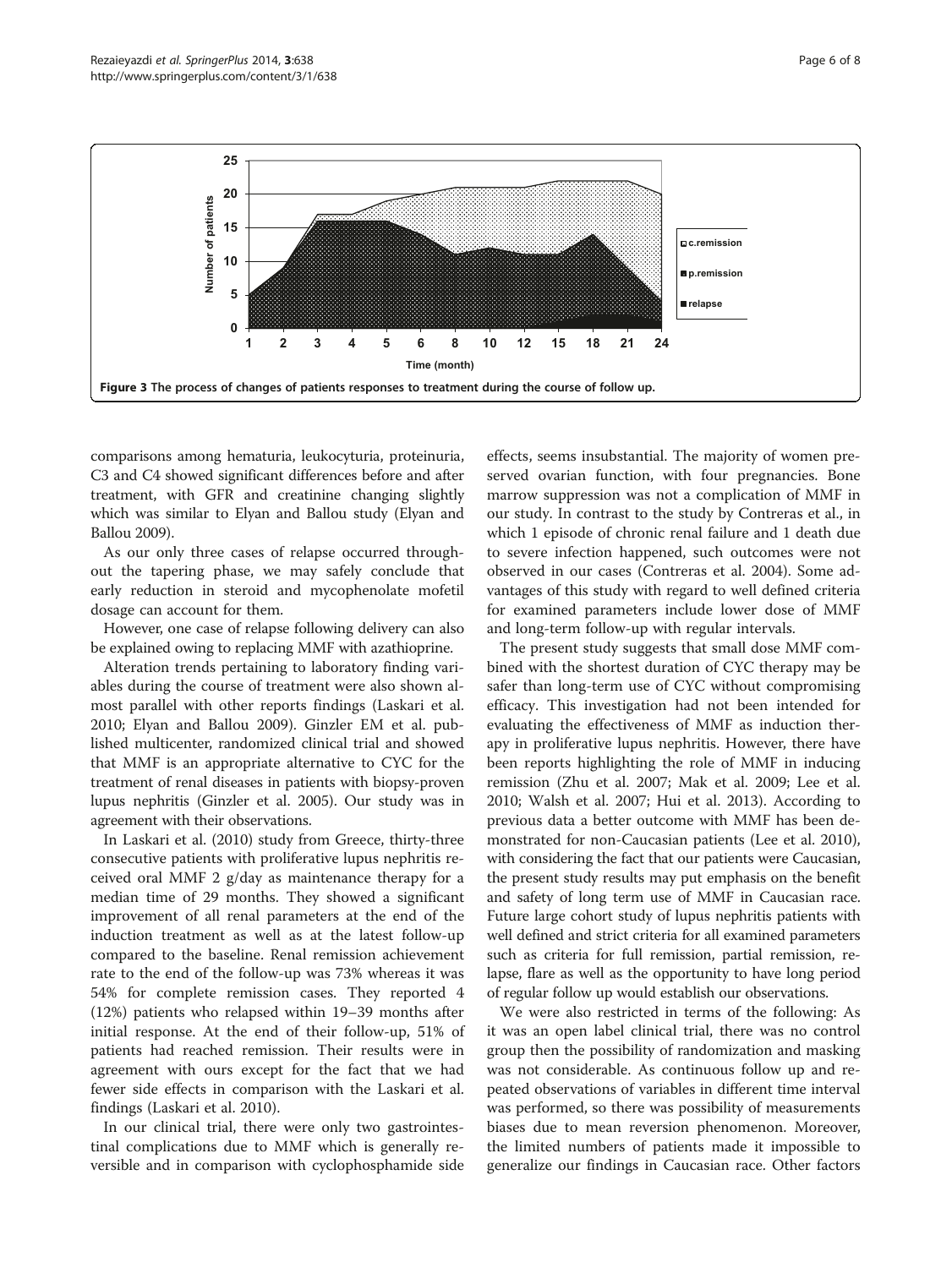<span id="page-6-0"></span>that limited our study were the lack of any plan for rebiopsy after course of treatment.

On the other hand, our study contain valuable data on the main concern of maintenance treatment in lupus nephritis given the long period of follow up, the clear design and regular follow up of all patients. Randomized controlled trials containing a larger group could corroborate our findings.

In sum, we concluded that mycophenolate mofetil appear to be efficacious and very safe as maintenance treatment for proliferative lupus nephritis following an intensive induction therapy with a short-course of monthly iv, endoxan pulse. That improved renal remission and reduce relapse rates as well as reduction in cyclophosphamide toxicity.

#### Competing interests

The authors declare that they have no competing interests.

#### Authors' contributions

ZR: Conception and design of the clinical trial, referred the patients, analyzing and interpretation the data, reading and improving the manuscript, revise the final manuscript in response to reviewers' comments. She takes responsibility for the accuracy of study design and data analysis of this clinical trial. She has also been in charge of treatments and follow up plan. TT: Prepare of the research proposal, gathering data from the patients, writing main draft of the manuscript and revise the final version. MK: Helping in designing the clinical trial, doing statistical analysis, revise the statistical aspects of the final version of the maneuscript in accordance with reviewers' comments. SH: Acquisition of the data and helping in drafting the manuscript. All authors read and approved the final manuscript.

#### Author details

<sup>1</sup>Rheumatic Diseases Research Center, Ghaem Hospital, School of Medicine, Mashhad University of Medical Sciences, Mashhad, Iran. <sup>2</sup>Internal Medicine, Brigand University of Medical Sciences, Brigand, Iran. <sup>3</sup>Community Medicine, Mashhad University of Medical Sciences, Mashhad, Iran.

#### Received: 2 February 2014 Accepted: 29 September 2014 Published: 28 October 2014

#### References

- Arends S, Grootscholten C, Derksen RHWM, Berger SP, de Sévaux RGL, Voskuyl AE, Bijl M, Berden JH (2012) Long-term follow-up of a randomised controlled trial of azathioprine/methylprednisolone versus cyclophosphamide in patients with proliferative lupus nephritis. Ann Rheum Dis 71(6):966–973
- Austin H, 3rd, Klippel JH, Balow JE, Le Riche N, Steinberg AD, Plotz PH, Decker JL (1986) Therapy of lupus nephritis. Controlled trial of prednisone and cytotoxic drugs. N Engl J Med 314(10):614
- Bernatsky S, Boivin JF, Joseph L, Manzi S, Ginzler E, Gladman DD, Urowitz M, Fortin PR, Petri M, Barr S, Gordon C, Bae SC, Isenberg D, Zoma A, Aranow C, Dooley MA, Nived O, Sturfelt G, Steinsson K, Alarcón G, Senécal JL, Zummer M, Hanly J, Ensworth S, Pope J, Edworthy S, Rahman A, Sibley J, El-Gabalawy H, McCarthy T, et al: (2006) Mortality in systemic lupus erythematosus. Arthritis Rheum 54(8):2550–2557
- Borba EF, Guedes LK, Christmann RB, Figueiredo CP, Gonçalves CR, Bonfá E (2006) Mycophenolate mofetil is effective in reducing lupus glomerulonephritis proteinuria. Rheumatol Int 26(12):1078–1083
- Cameron JS (1999) Lupus nephritis. J Am Soc Nephrol 10(2):413–424
- Chan TM, Li FK, Tang CSO, Wong RWS, Fang GX, Ji YL, Lau CS, Wong AK, Tong MK, Chan KW, Lai KN (2000) Efficacy of mycophenolate mofetil in patients with diffuse proliferative lupus nephritis. New Engl J Med 343(16):1156–1162
- Chan TM, Tse KC, Tang CSO, Mok MY, Li FK (2005) Long-term study of mycophenolate mofetil as continuous induction and maintenance treatment for diffuse proliferative lupus nephritis. J Am Soc Nephrol 16(4):1076–1084
- Contreras G, Pardo V, Leclercq B, Lenz O, Tozman E, O'Nan P, Roth D (2004) Sequential therapies for proliferative lupus nephritis. New Engl J Med 350(10):971–980
- Contreras G, Pardo V, Cely C, Borja E, Hurtado A, De La Cuesta C, Iqbal K, Lenz O, Asif A, Nahar N, Leclerq B, Leon C, Schulman I, Ramirez-Seijas F, Paredes A, Cepero A, Khan T, Pachon F, Tozman E, Barreto G, Hoffman D, Almeida Suarez M, Busse JC, Esquenazi M, Esquenazi A, Garcia Mayol L, Garcia Estrada H (2005) Factors associated with poor outcomes in patients with lupus nephritis. Lupus 14(11):890–895
- Dooley MA, Jayne D, Ginzler EM, Isenberg D, Olsen NJ, Wofsy D, Eitner F, Appel GB, Contreras G, Lisk L, Solomons N, ALMS Group (2011) Mycophenolate versus azathioprine as maintenance therapy for lupus nephritis. New Engl J Med 365(20):1886–1895
- Eickenberg S, Mickholz E, Jung E, Nofer JR, Pavenstadt HJ, Jacobi AM (2012) Mycophenolic acid counteracts B cell proliferation and plasmablast formation in patients with systemic lupus erythematosus. Arthritis Res Ther 14(3):R110
- Elyan M, Ballou S (2009) The effectiveness and safety of mycophenolate mofetil in lupus nephritis. Clin Rheumatol 28(7):835–840
- Ferrantelli A, Bono L, Tortorici C, Termini R, Giammarresi C, Rotolo U (2005) Treatment of lupus nephritis. G Ital Nefrol 22:S27
- Flanc RS, Roberts MA, Strippoli G, Chadban SJ, Kerr PG, Atkins RC (2004) Treatment of diffuse proliferative lupus nephritis: a meta-analysis of randomized controlled trials. Am J Kidney Dis 43(2):197
- Flores-Suárez LF (2006) Remission of severe relapsing or persistent lupus nephritis using mycophenolate mofetil. Arch Med Res 37(1):68–73
- Ginzler EM, Dooley MA, Aranow C, Kim MY, Buyon J, Merrill JT, Petri M, Gilkeson GS, Wallace DJ, Weisman MH, Appel GB (2005) Mycophenolate mofetil or intravenous cyclophosphamide for lupus nephritis. New Engl J Med 353(21):2219–2228
- Gourley MF, Austin H, 3rd, Scott D, Yarboro CH, Vaughan EM, Muir J, Boumpas DT, Klippel JH, Balow JE, Steinberg AD (1996) Methylprednisolone and cyclophosphamide, alone or in combination, in patients with lupus nephritis. A randomized, controlled trial. Ann Intern Med 125(7):549
- Grootscholten C, Ligtenberg G, Hagen E, Van den Wall BA, de Glas-Vos J, Bijl M, Assmann KJ, Bruijn JA, Weening JJ, van Houwelingen HC, Derksen RH, Berden JH (2006) Azathioprine/methylprednisolone versus cyclophosphamide in proliferative lupus nephritis. A randomized controlled trial. Kidney Int 70(4):732–742
- Grootscholten C, Bajema IM, Florquin S, Steenbergen EJ, Peutz-Kootstra CJ, Goldschmeding R, Bijl M, Hagen EC, Van Houwelingen HC, Derksen RH, Berden JH (2007) Treatment with cyclophosphamide delays the progression of chronic lesions more effectively than does treatment with azathioprine plus methylprednisolone in patients with proliferative lupus nephritis. Arthritis Rheum 56(3):924–937
- Hahn BH, McMahon MA, Wilkinson A, Wallace WD, Daikh DI, Fitzgerald JD, Karpouzas GA, Merrill JT, Wallace DJ, Yazdany J, Ramsey-Goldman R, Singh K, Khalighi M, Choi SI, Gogia M, Kafaja S, Kamgar M, Lau C, Martin WJ, Parikh S, Peng J, Rastogi A, Chen W, Grossman JM (2012) American College of Rheumatology guidelines for screening, treatment, and management of lupus nephritis. Arthritis Care Res 64(6):797–808
- Houssiau FA, Vasconcelos C, D'Cruz D, Sebastiani GD, Garrido ER, Danieli MG, Abramovicz D, Blockmans D, Mathieu A, Direskeneli H, Galeazzi M, Gül A, Levy Y, Petera P, Popovic R, Petrovic R, Sinico RA, Cattaneo R, Font J, Depresseux G, Cosyns JP, Cervera R (2002) Immunosuppressive therapy in lupus nephritis: The Euro‐Lupus Nephritis Trial, a randomized trial of low-dose versus high‐dose intravenous cyclophosphamide. Arthritis Rheum 46(8):2121–2131
- Houssiau FA, Vasconcelos C, D'Cruz D, Sebastiani GD, de Ramon GE, Danieli MG, Abramovicz D, Blockmans D, Cauli A, Direskeneli H, Galeazzi M, Gül A, Levy Y, Petera P, Popovic R, Petrovic R, Sinico RA, Cattaneo R, Font J, Depresseux G, Cosyns JP, Cervera R (2010a) The 10-year follow-up data of the Euro-Lupus Nephritis Trial comparing low-dose and high-dose intravenous cyclophosphamide. Ann Rheum Dis 69(01):61–64
- Houssiau FA, D'Cruz D, Sangle S, Remy P, Vasconcelos C, Petrovic R, Fiehn C, de Ramon Garrido E, Gilboe IM, Tektonidou M, Blockmans D, Ravelingien I, le Guern V, Depresseux G, Guillevin L, Cervera R (2010b) Azathioprine versus mycophenolate mofetil for long-term immunosuppression in lupus nephritis: results from the MAINTAIN Nephritis Trial. Ann Rheum Dis 69(12):2083–2089
- Hui M, Garner R, Rees F, Bavakunji R, Daniel P, Varughese S, Srikanth A, Andres M, Pearce F, Leung J, Lim K, Regan M, Lanyon P (2013) Lupus nephritis: a 15-year multi-centre experience in the UK. Lupus 22(3):328–332